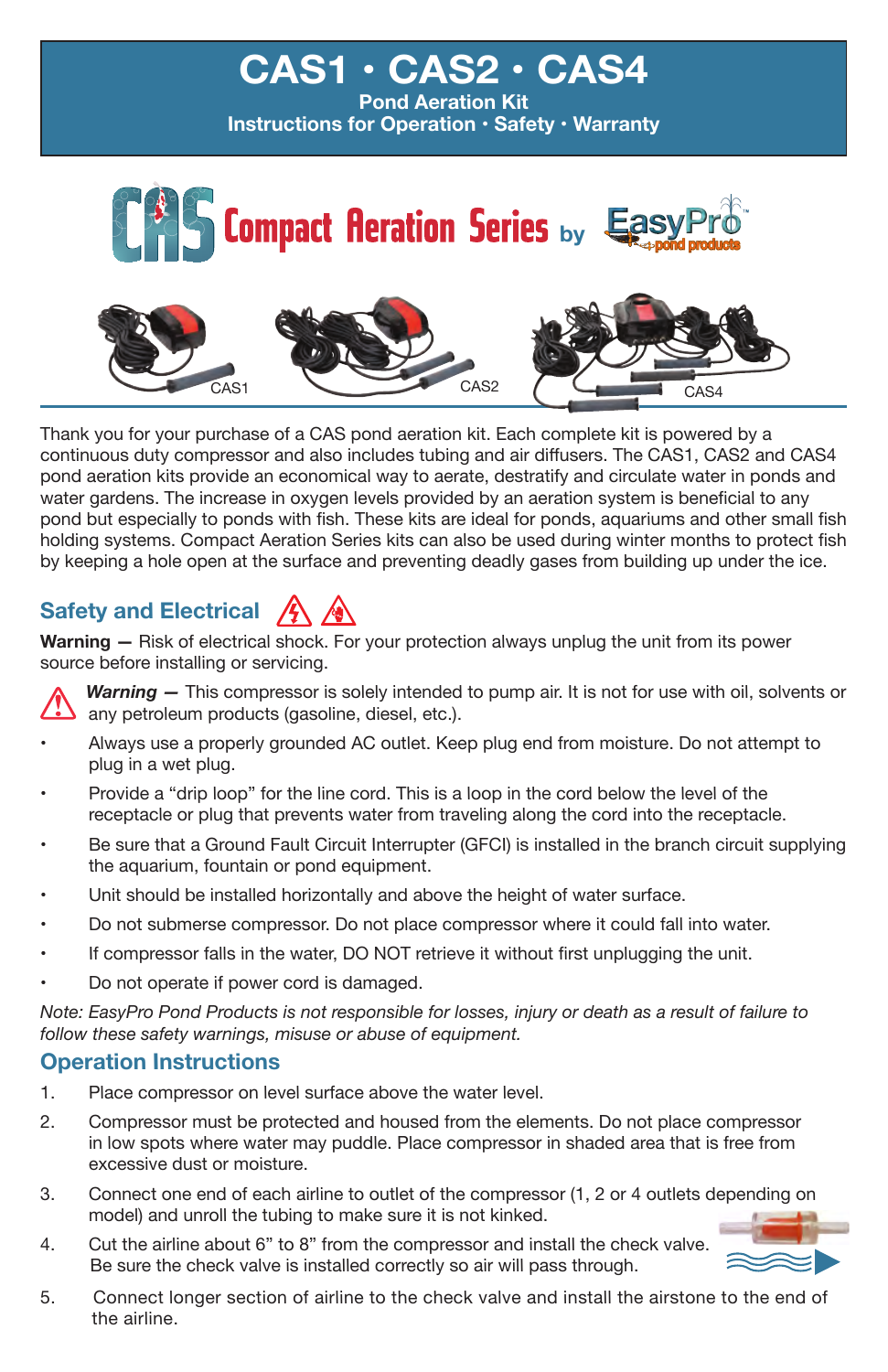- 6. Place airstone(s) in pond in desired locations for best aeration. For kits with multiple airstones, spread them out in the pond to maximize circulation.
- 7. Plug compressor into 120v AC GFCI protected outlet.
- 8. Adjust flow of air on the compressor with switch (CMC3) or dial (CMC5 & CMC8) as needed.

### **Maintenance**

- 1. Always unplug unit before service, cleaning or any maintenance.
- 2. Over time the air pressure and output will drop which typically requires replacement of the diaphragms to get the compressor back to proper working order. This is considered a normal "wear" item and can be done on a regular basis (every 6 to 12 months) or once loss of output is observed.

# *Warning***:** *Unplug before servicing.*

## **Diaphragm Replacement Instructions**

#### **CAS1 -** Single Outlet Compressor - Repair Kit CMC3RK

*For more detailed instructions, go to our website at www.easypro.com/manuals*



- 1. Unplug unit and remove four screws from bottom of main housing. Carefully tip the top of main housing back to access internal housing.
- 2. To remove lid of internal housing, lift internal housing without straining electrical cords, squeeze longer sides tightly to create a small space where a flat screw driver can be placed.
- 3. Instead of prying, use a slight twisting motion with the screw driver to release the lid of the internal housing.
- 4. With lid off remove screw from side of housing that holds diaphragm assembly in place.
- 5. Remove diaphragm assembly from unit. Inspect magnets and clean if needed.
- 6. Install new diaphragm assembly by holding it securely to the side while tightening screw.
- 7. Arrange electrical cords in slot and press lid back onto internal housing. Place internal housing back into top of main housing. Arrange cords and switch to avoid pinching when reassembling main housing.
- 8. Re-install bottom of main housing and secure with four screws.

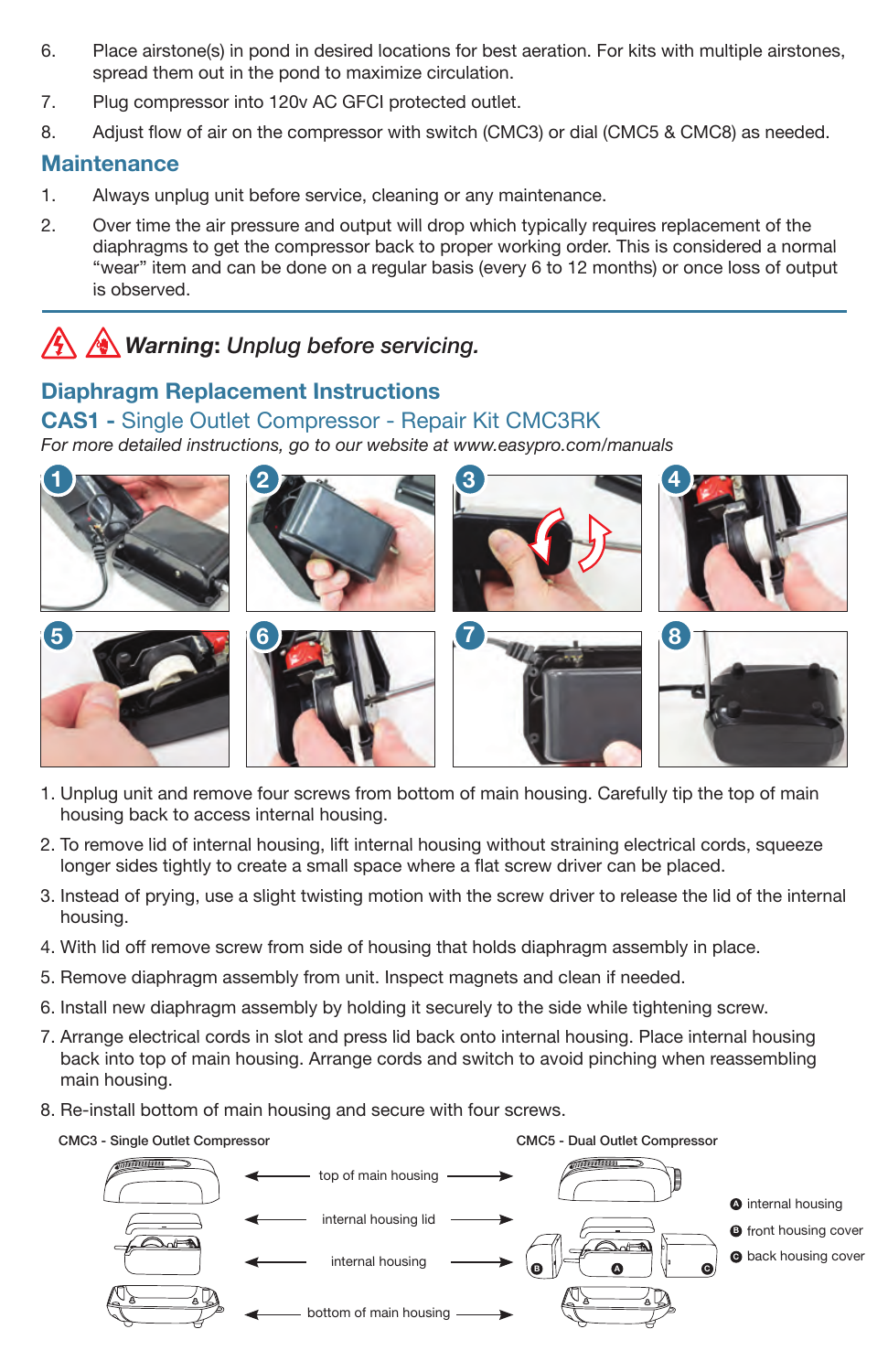### **CAS2 -** Dual Outlet Compressor - Repair Kit CMC5RK

*For more detailed instructions, go to our website at www.easypro.com/manuals*



- 1. Unplug unit and remove four screws from bottom of main housing. Remove bottom of main housing to access internal housing.
- 2. Disconnect the electrical connector with black and white wires and remove entire internal housing section. Remove outlet bushings.
- 3. To remove the housing cover, squeeze the back section while alternately squeezing and pulling the front section off. Use a flat screw driver with a twisting motion (avoid prying) to loosen front cover and then pull front section off. Remove back cover section while guiding the electrical connector through the rectangular hole.
- 4. To remove lid of internal housing, squeeze longer sides tightly to create a small space for flat screw driver. Use a slight twisting motion with the screw driver to release the lid of the internal housing.
- 5. Remove screws from side of internal housing to remove diaphragm assemblies from unit. Inspect magnets and clean if needed.
- 6. Install new diaphragm assembly by holding it securely to the side while tightening screw.
- 7. Replace the lid of internal housing. Guide electrical connection through the hole in back housing cover and reinstall front cover. Reinstall outlet bushings and place internal housing into base. Reconnect electrical connection.
- 8. Reinstall bottom housing and secure with four screws.

#### **CAS4 -** Quad Outlet Compressor - Repair Kit CMC8RK

*For more detailed instructions, go to our website at www.easypro.com/manuals*













- 1. Unplug unit and remove four screws from bottom housing.
- 2. Carefully lift top back to have access to internal cover. Remove four screws and internal cover.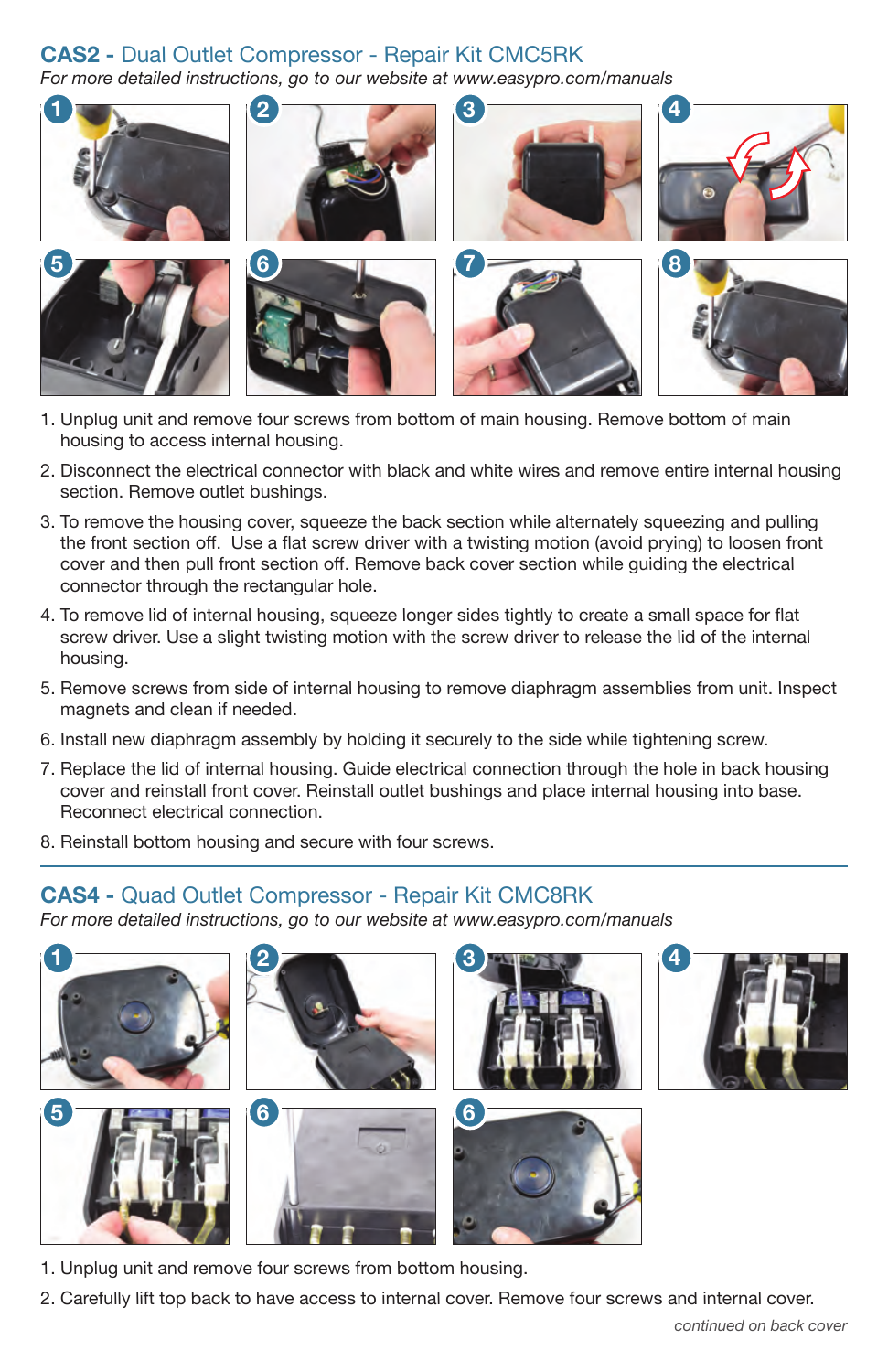### **Diaphragm Replacement Instructions CAS4 -** Quad Outlet Compressor continued

3. Remove screws that hold diaphragm assembly to base. Keep metal bracket at back.

4. Remove diaphragm assemblies leaving air tubes. Inspect magnets and clean if needed.

5. Install new diaphragms, reuse metal bracket to secure to base with screw and reattached air tubes.

6. Reinstall internal cover and bottom housing with corresponding screws.

| Part#            | Voltage<br><b>Hz/Watts</b>       | <b>Compressor</b> | Compressor<br><b>Repair Kit</b> | Max.<br><b>Air Flow</b>  | Max.<br>Depth | Max.<br>Pond Size* |
|------------------|----------------------------------|-------------------|---------------------------------|--------------------------|---------------|--------------------|
| CAS <sub>1</sub> | 120 volts<br>60 Hz / 2.7 watts   | CMC <sub>3</sub>  | CMC3RK                          | $.14 \text{ cfm}$        | 4 feet        | up to 1000 gal     |
| CAS <sub>2</sub> | 120 volts<br>$60$ Hz $/$ 4 watts | CMC <sub>5</sub>  | CMC5RK                          | $2x.15$ cfm<br>$0.3$ cfm | 4 feet        | up to 2000 gal     |
| CAS4             | 120 volts<br>60 Hz / 8.2 watts   | CMC <sub>8</sub>  | CMC8RK                          | $4x.15$ cfm<br>$0.6$ cfm | 4 feet        | up to 3500 gal     |

 *\*Fish load, filtration capacity and other factors affect actual maximum pond size*

#### **Replacement Parts**

Air stone: part # CRAS1 Check valve: part # CASCV

### **Troubleshooting**

Loss of air output but unit is running:

- Check that the flow control is turned up.
- Check to make sure the air filter has not been blocked or clogged by dust. This is on the underside of the compressors.
- Check to make sure lines are not kinked or plugged.
- Inspect the air stones to ensure they are clean. Replace or clean as necessary.
- Inspect diaphragms. Replace as necessary. See chart above for repair kit part numbers. Unit is not running:
- •The GFCI may have tripped.